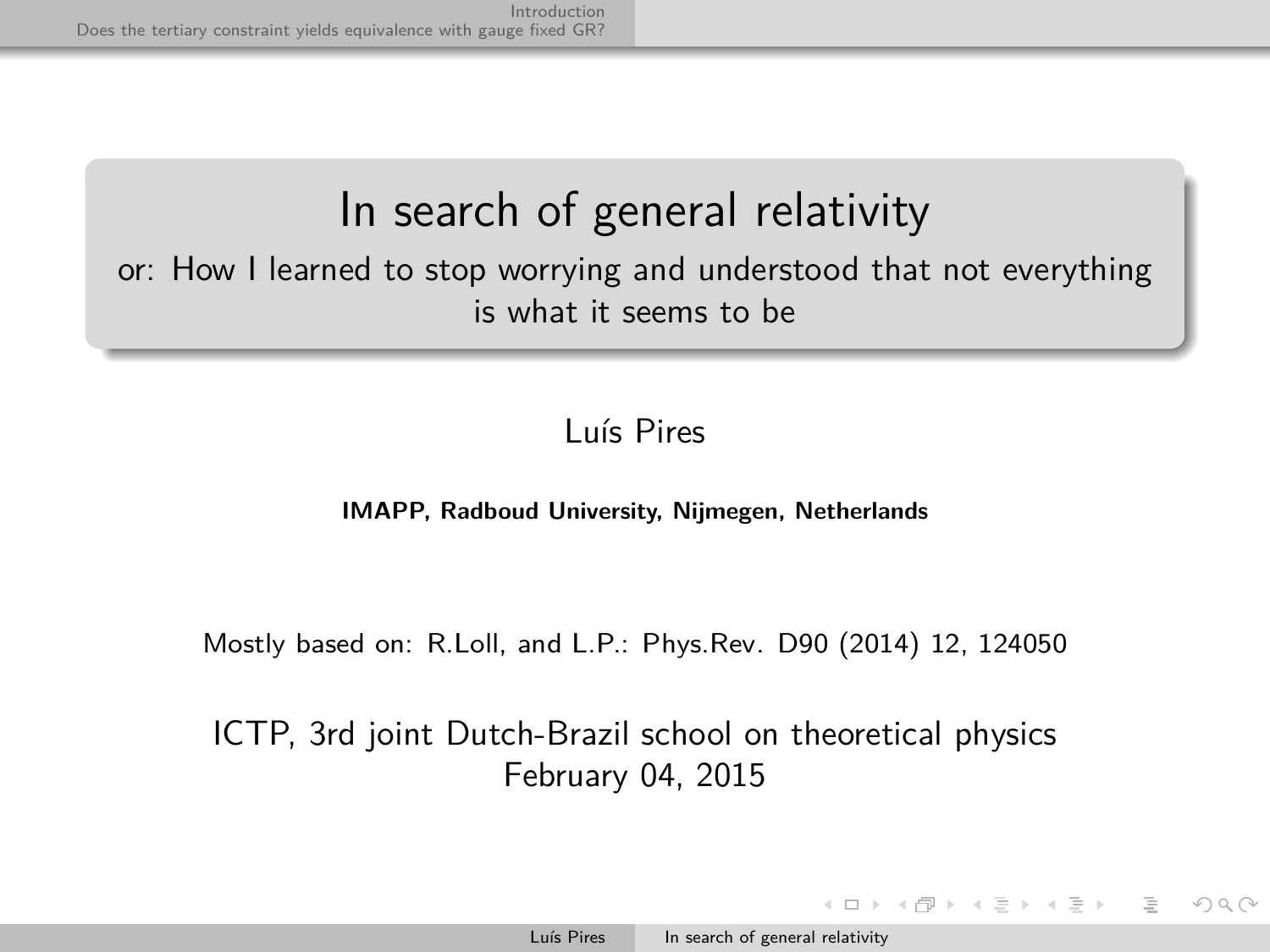# Context and ADM decomposition

### Context: quantum gravity (QG)

- $\bullet$  A standalone theory of gravity in  $3+1$  dimensions, valid at all scales.
- Particular candidate: Hořava-Lifshitz gravity<sup>a</sup>:
	- Built from anisotropic UV fixed point, defined s.t.  $[g_N] = 1$ ,
	- EFT point of view is then applicable,
	- "IR limit" is different from Einstein-Hilbert action.

 $\implies$  searching for GR in this limit.

<sup>a</sup>P. Hořava: Quantum gravity at a Lifshitz point, arXiv:0901.3775v2 [hep-th];

イロト イ押 トイヨ トイヨ トー

<span id="page-1-0"></span> $\equiv$   $\cap$  Q  $\cap$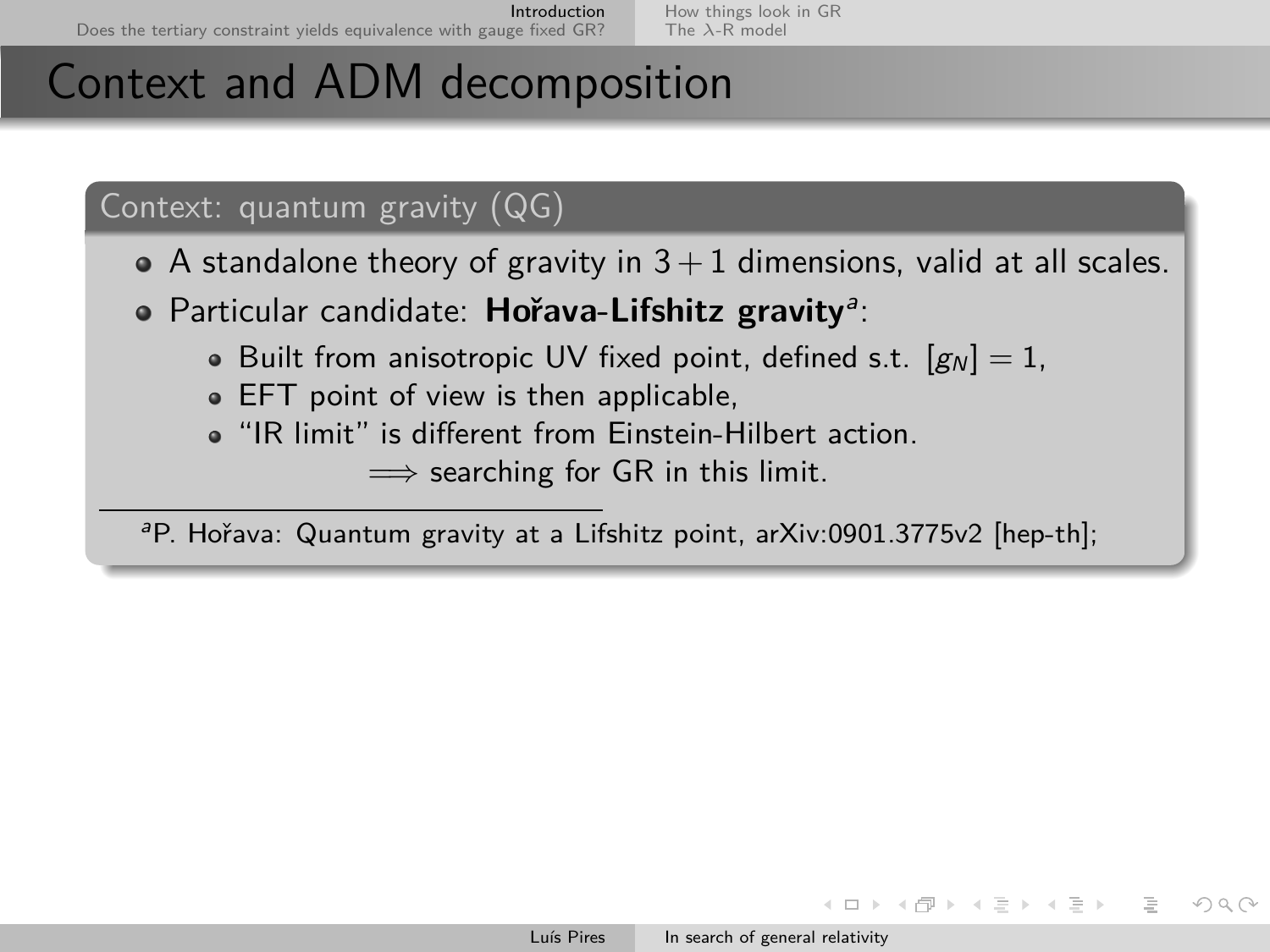# Context and ADM decomposition

### Context: quantum gravity (QG)

- $\bullet$  A standalone theory of gravity in  $3+1$  dimensions, valid at all scales.
- Particular candidate: Hořava-Lifshitz gravity<sup>a</sup>:
	- Built from anisotropic UV fixed point, defined s.t.  $[g_N] = 1$ ,
	- EFT point of view is then applicable,
	- "IR limit" is different from Einstein-Hilbert action.

 $\implies$  searching for GR in this limit.

<sup>a</sup>P. Hořava: Quantum gravity at a Lifshitz point, arXiv:0901.3775v2 [hep-th];

#### Ingredients: ADM decomposition

 $\bullet$  3+1 decomposition of the metric,

$$
g_{ij} \equiv^{(4)} g_{ij}, \qquad N \equiv \left(-^{(4)} g^{00}\right)^{-1/2}, \qquad N_i \equiv^{(4)} g_{0i}.
$$

All time derivatives encoded in the extrinsic curvature,

$$
K_{ij}=\tfrac{1}{2N}(\dot{g}_{ij}-\nabla_iN_j-\nabla_jN_i).
$$

イロト イ押 トイヨ トイヨト

 $\equiv$ 

 $\Omega$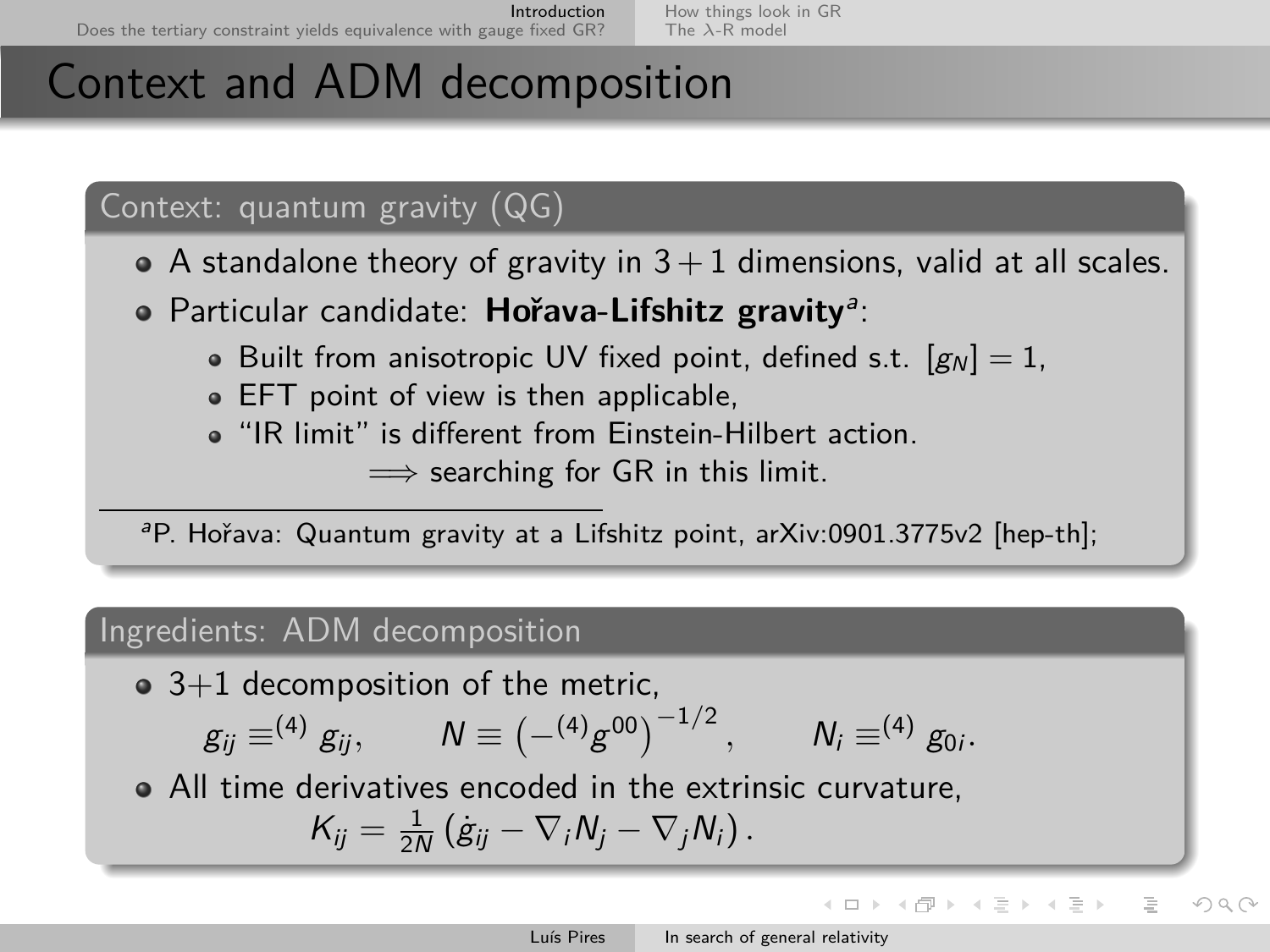### GR revisited

### $Action + Wheeler-DeWitt metric$

 $\bullet$  The 3 + 1 version of the Einstein-Hilbert action,

$$
S = \int dt \int d^3x \sqrt{g} N (K_{ij} K^{ij} - K^2 + R - 2\Lambda)
$$
  
=  $\int dt \int d^3x \sqrt{g} N (K_{ij} G^{ijkl} K_{kl} + R - 2\Lambda),$ 

 $G^{ijkl}$  is the Wheeler-DeWitt metric,

$$
G^{ijkl}=\frac{1}{2}\left(g^{ik}g^{jl}+g^{il}g^{jk}\right)-g^{ij}g^{jk},
$$

イロト イ押 トイヨ トイヨ トー

<span id="page-3-0"></span> $\equiv$   $\curvearrowleft$  a  $\curvearrowright$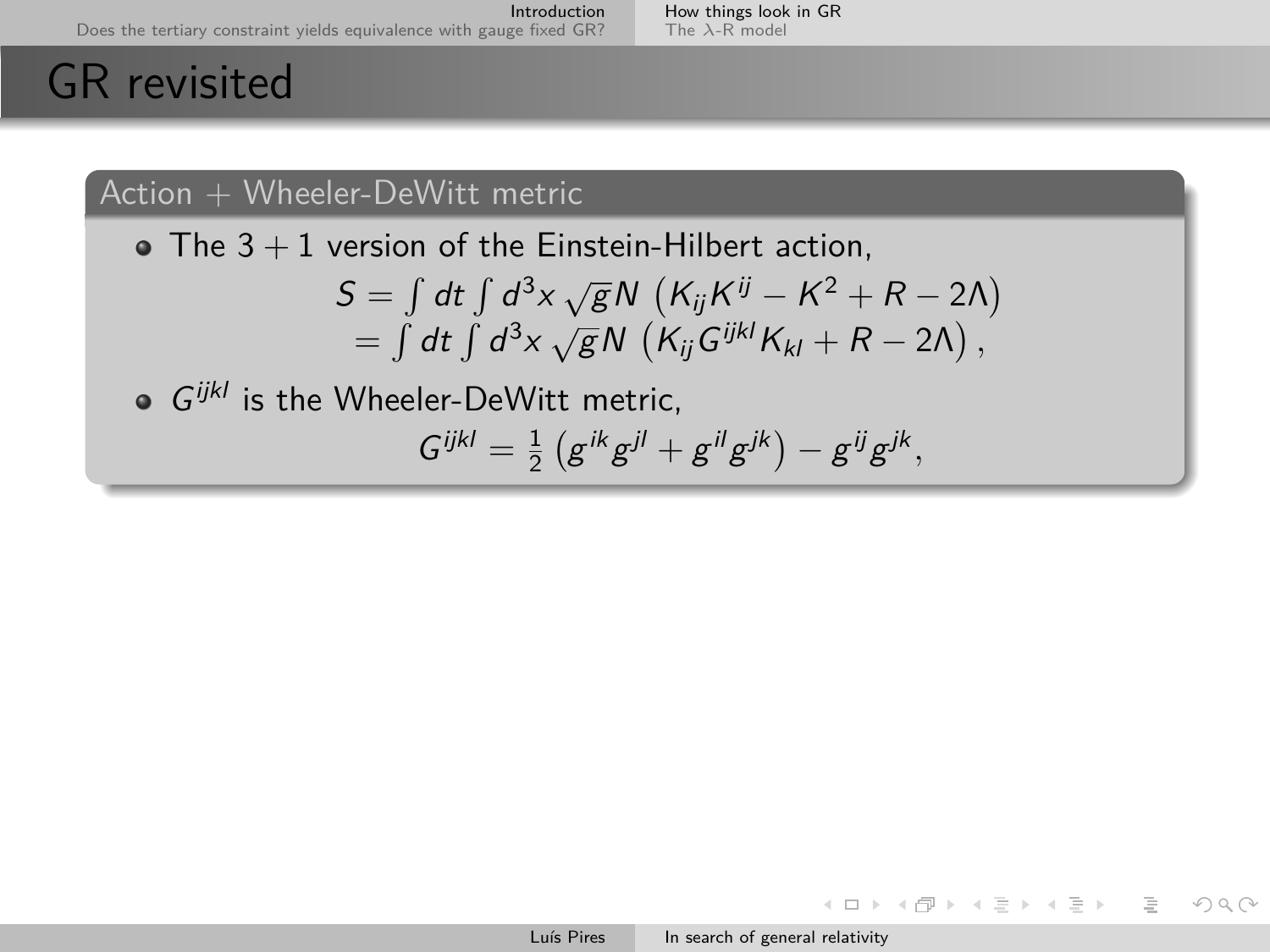## GR revisited

#### $Action + Wheeler-DeWitt metric$

 $\bullet$  The 3 + 1 version of the Einstein-Hilbert action.

$$
S = \int dt \int d^3x \sqrt{g} N (K_{ij} K^{ij} - K^2 + R - 2\Lambda)
$$
  
=  $\int dt \int d^3x \sqrt{g} N (K_{ij} G^{ijkl} K_{kl} + R - 2\Lambda),$ 

 $G^{ijkl}$  is the Wheeler-DeWitt metric,  $G^{ijkl} = \frac{1}{2} (g^{ik}g^{jl} + g^{il}g^{jk}) - g^{ij}g^{jk},$ 

### Total Hamiltonian and constraints

Performing the Legendre transformation yields the Hamiltonian,

$$
H = \int d^3x \left( N \mathcal{H} + N^i \mathcal{H}_i + \alpha \phi + \alpha^i \phi_i \right)
$$

 $\leftarrow$ 

 $\rightarrow$ 

 $OQ$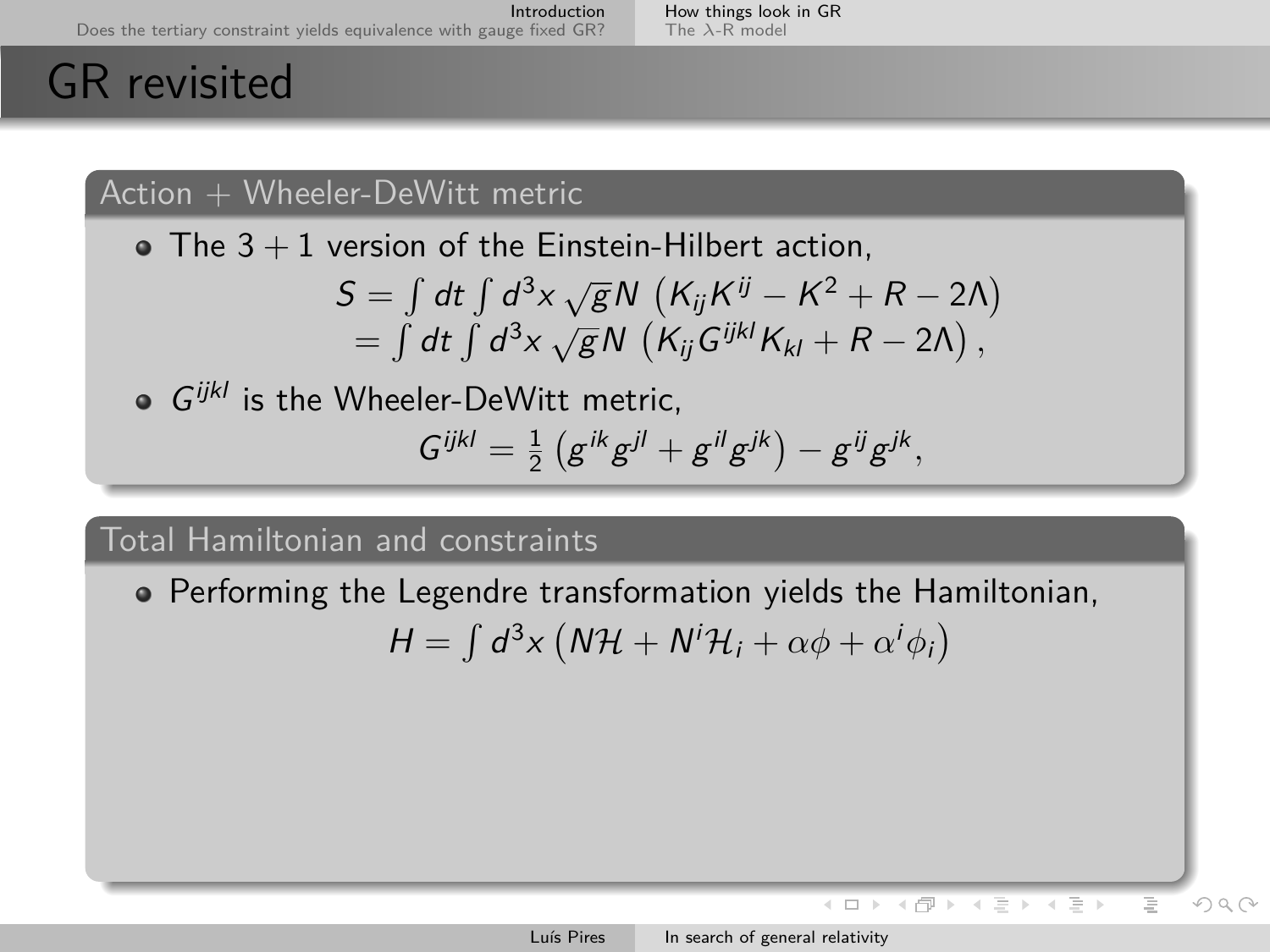#### [How things look in GR](#page-3-0) The *λ*[-R model](#page-6-0)

# GR revisited

### $Action + Wheeler-DeWitt metric$

 $\bullet$  The 3 + 1 version of the Einstein-Hilbert action.

$$
S = \int dt \int d^3x \sqrt{g} N (K_{ij} K^{ij} - K^2 + R - 2\Lambda)
$$
  
=  $\int dt \int d^3x \sqrt{g} N (K_{ij} G^{ijkl} K_{kl} + R - 2\Lambda),$ 

 $G^{ijkl}$  is the Wheeler-DeWitt metric,  $G^{ijkl} = \frac{1}{2} (g^{ik}g^{jl} + g^{il}g^{jk}) - g^{ij}g^{jk},$ 

### Total Hamiltonian and constraints

Performing the Legendre transformation yields the Hamiltonian,

$$
H = \int d^3x \left( N \mathcal{H} + N^i \mathcal{H}_i + \alpha \phi + \alpha^i \phi_i \right)
$$

- $\bullet$  H and H<sub>i</sub> denote the Hamiltonian and momentum constraints,  $\mathcal{H} = \frac{\pi^{ij} \mathsf{G}_{ijkl} \pi^{kl}}{\sqrt{\mathsf{g}}} - \sqrt{\mathsf{g}} \left( \mathsf{R} - 2 \mathsf{\Lambda} \right).$
- $\mathsf{Imposing}\,\,(\dot{\phi},\dot{\phi_i})=(0,0)$  yields  $(\mathcal{H},\mathcal{H}_i)\approx(0,0)$  and no new constraints arise.

<span id="page-5-0"></span> $OQ$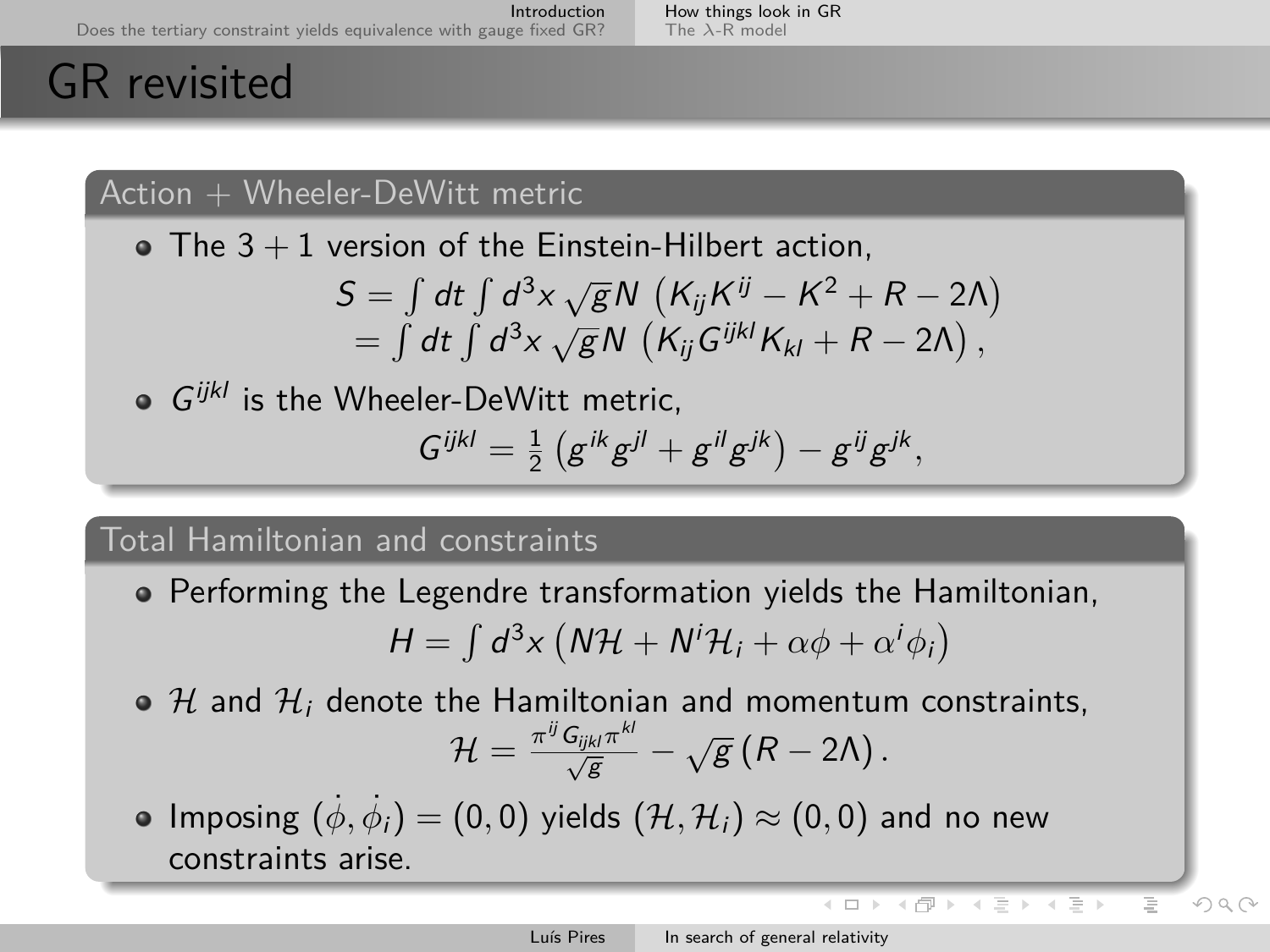[How things look in GR](#page-3-0) The *λ*[-R model](#page-6-0)

# The *λ*-R model

 $Action + generalized Wheeler-DeWitt metric$ 

Breaking Diff(M), a new dimensionless coupling appears,<br> $\begin{pmatrix} 1 & 1 & 1 \\ 1 & 1 & 1 \end{pmatrix}$   $\begin{pmatrix} 2 & \cdots & 1 \\ 1 & 1 & 1 \end{pmatrix}$   $\begin{pmatrix} 2 & \cdots & 2 \\ 1 & 1 & 1 \end{pmatrix}$ 

$$
S = \int dt \int d^3x \sqrt{g} N (K_{ij} K^{ij} - \lambda K^2 + R - 2\Lambda)
$$
  
= 
$$
\int dt \int d^3x \sqrt{g} N (K_{ij} G_{\lambda}^{ijkl} K_{kl} + R - 2\Lambda),
$$

 $G_{\lambda}^{ijkl}$  is the generalized Wheeler-DeWitt metric,

$$
G^{ijkl}_\lambda = \tfrac{1}{2}\left(g^{ik}g^{jl} + g^{il}g^{jk}\right) - \lambda g^{ij}g^{jk},
$$

### Total Hamiltonian and constraints

- Performing the Legendre transformation yields the Hamiltonian,  $H = \int d^3x \left( N \mathcal{H}_{\lambda} + N^i \mathcal{H}_i + \alpha \phi + \alpha^i \phi_i \right)$
- $\Theta$  H<sub>i</sub> and its algebra remain unchanged, with  $\lambda$  present in  $\mathcal{H}_{\lambda}$ ,  $\mathcal{H}_\lambda = \frac{\pi^{ij} \mathsf{G}_{ijkl}^{\lambda} \pi^{kl}}{\sqrt{\mathsf{g}}}-\sqrt{\mathsf{g}}\left(R-2\mathsf{\Lambda}\right).$

While  $(\mathcal{H}_\lambda, \mathcal{H}_i) \approx (0,0)$ ,  $\dot{\mathcal{H}}_\lambda \approx 0$  is not trivial.

C PW P

<span id="page-6-0"></span> $\Omega$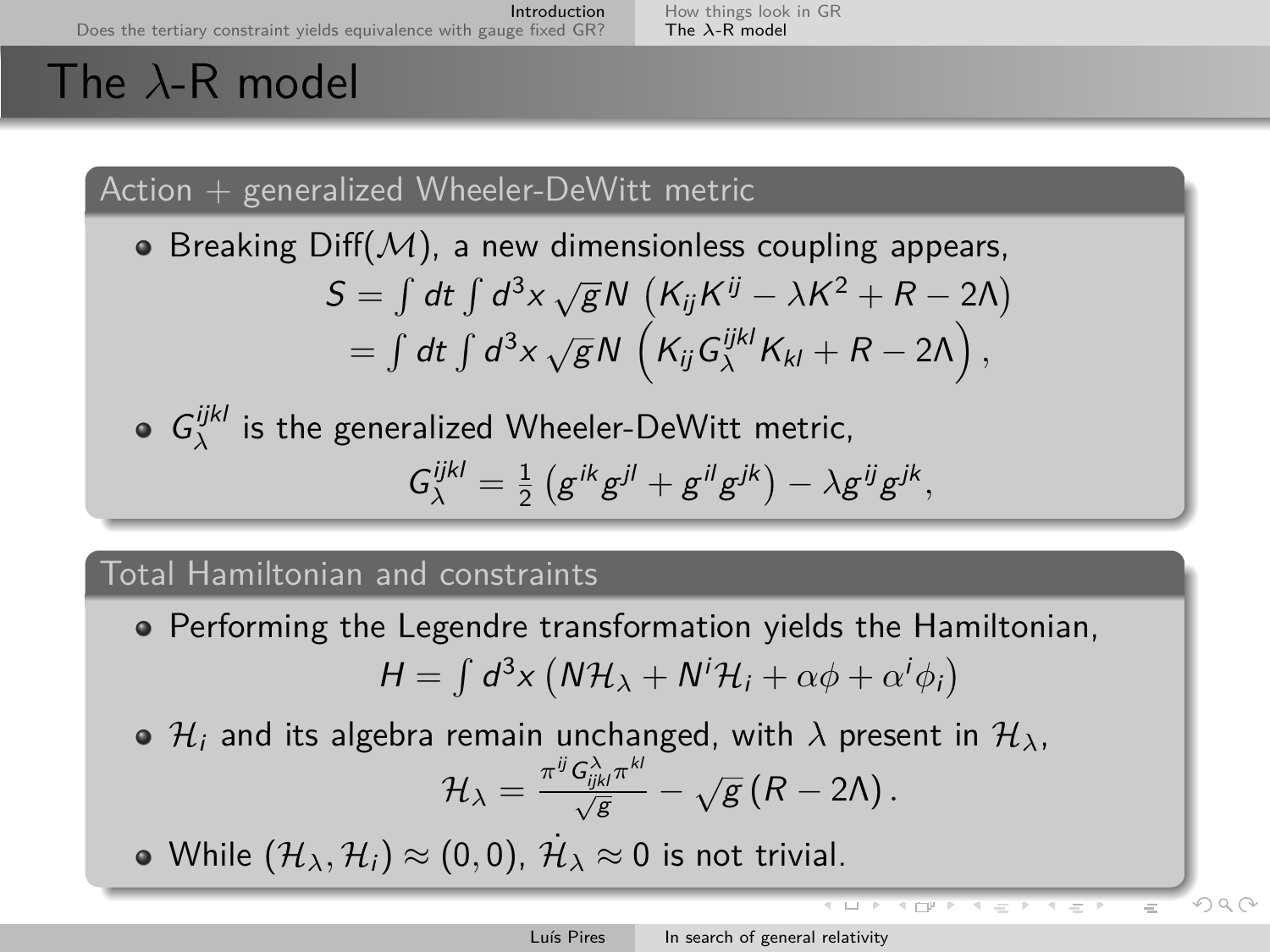### The tertiary constraint

#### Tertiary constraint  $\sim$  gauge fixing

- **•** General solution:  $\nabla_i \pi ≈ 0$ .
- Asymptotically flat spaces:  $\pi = 0^a$ 
	- GR in the maximal slicing gauge  $(\pi = 0)$  is recovered.
- For compact spaces:  $\frac{\pi}{\sqrt{g}} = a(t)$  (CMC gauge condition),  $\bullet$  at first glance, the  $\lambda$ -dependance remains.

<sup>a</sup>J. Bellorin, and A. Restuccia: http://arxiv.org/abs/1004.0055;

イロト イ団 トイモト イモト

<span id="page-7-0"></span> $\equiv$   $\curvearrowleft$  a  $\curvearrowright$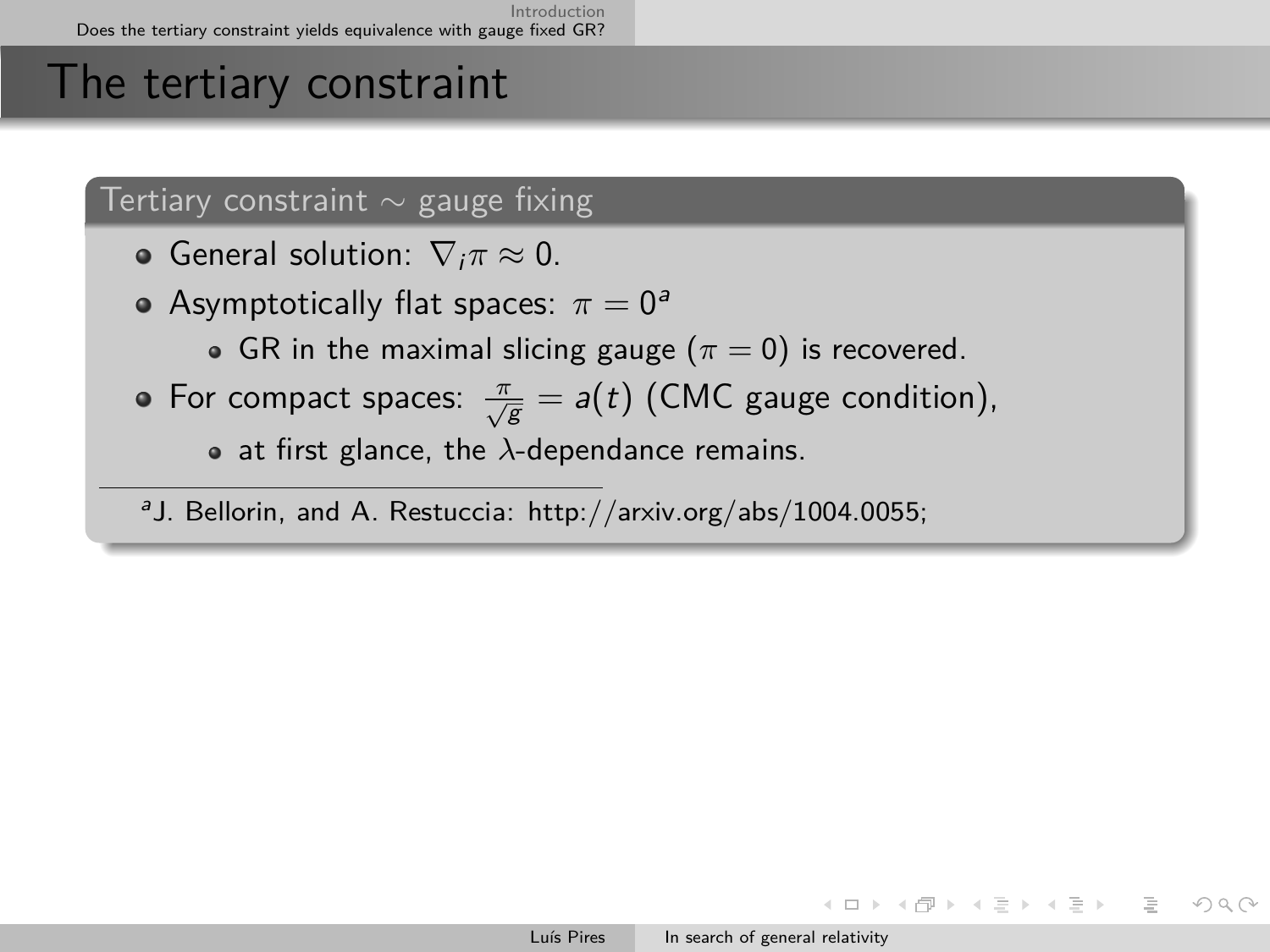## The tertiary constraint

#### Tertiary constraint  $\sim$  gauge fixing

- **•** General solution:  $\nabla_i \pi ≈ 0$ .
- Asymptotically flat spaces:  $\pi = 0^a$ 
	- GR in the maximal slicing gauge  $(\pi = 0)$  is recovered.
- For compact spaces:  $\frac{\pi}{\sqrt{g}} = a(t)$  (CMC gauge condition),  $\bullet$  at first glance, the  $\lambda$ -dependance remains.

<sup>a</sup>J. Bellorin, and A. Restuccia: http://arxiv.org/abs/1004.0055;

#### More on the compact case

- Time preservation of tertiary constraint yield two more equations:
	- **•**  $\lambda$ -dependent N (denoted by  $A \approx 0$ ) and  $\alpha$  fixing equations.
- 1st and 2nd class classification of constraints yields 2 d.o.f.,
	- 2nd class constraints:  $(A, \phi, \mathcal{H}_\lambda, \pi a\sqrt{g})$
	- 1st class constraints:  $(\phi_i, \mathcal{H}_i)$ .

イロト イ押 トイヨ トイヨト

<span id="page-8-0"></span> $OQ$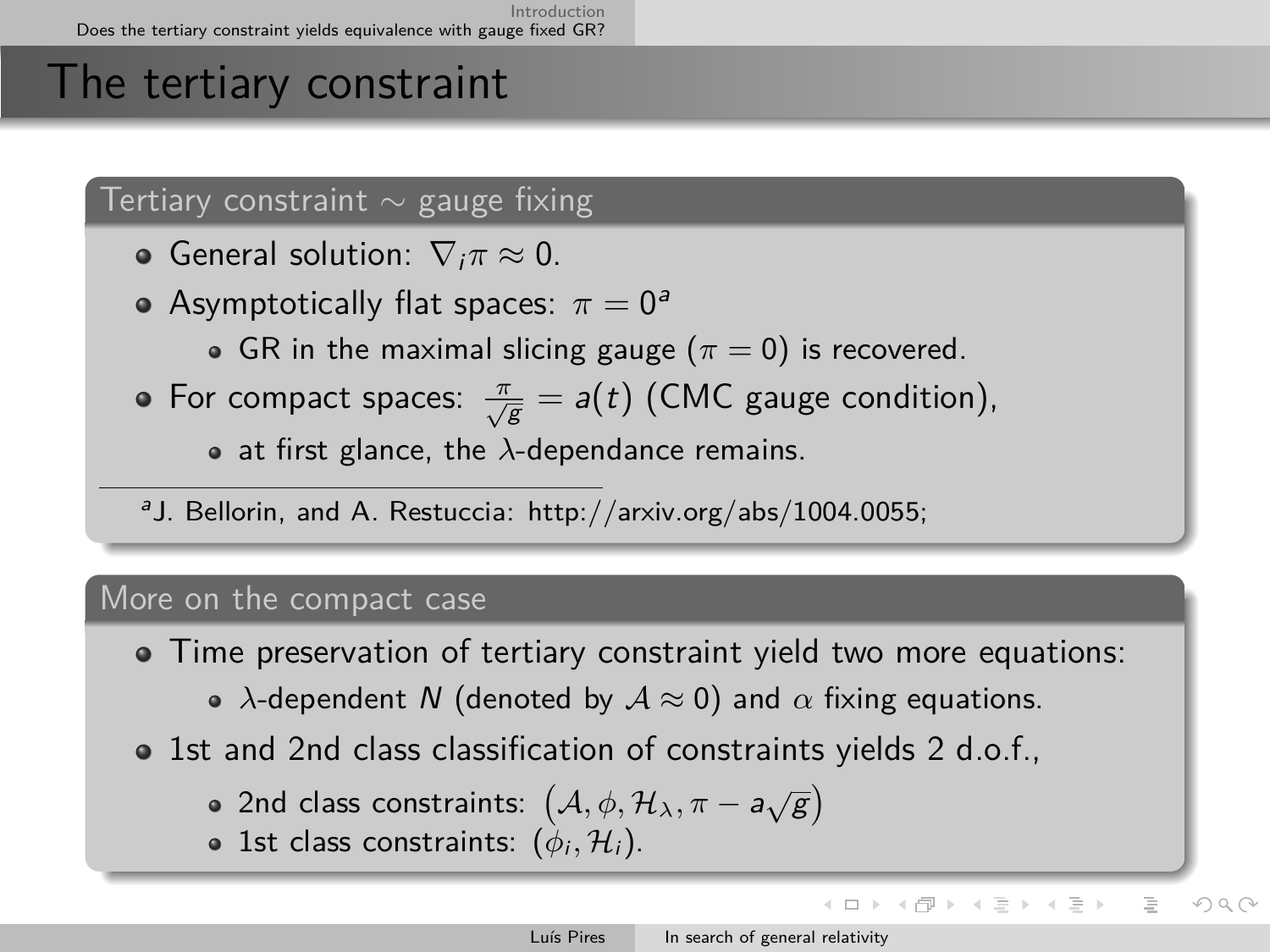## Outlook and references

- $\bullet$  Originally, we worked with  $\dot{a}=0$ , new results soon with fully general  $a(t) = \frac{1}{V} \int d^3x \pi$ .
	- Using York's conformal methods, it seems to be possible to prove equivalence with CMC general relativity for *λ >* 1*/*3,
	- Proof of Solution of Lichnerowicz-York does not seem to generalize for  $\lambda < 1/3$ .
- Would also be interesting to:
	- Check spaces with different boundary conditions,
	- Include (possibly as a perturbation) the term  $\nabla_i \log N \nabla^i \log N$ .

<span id="page-9-0"></span>イロト イ団 トイミト イミト・ミー りんぐ